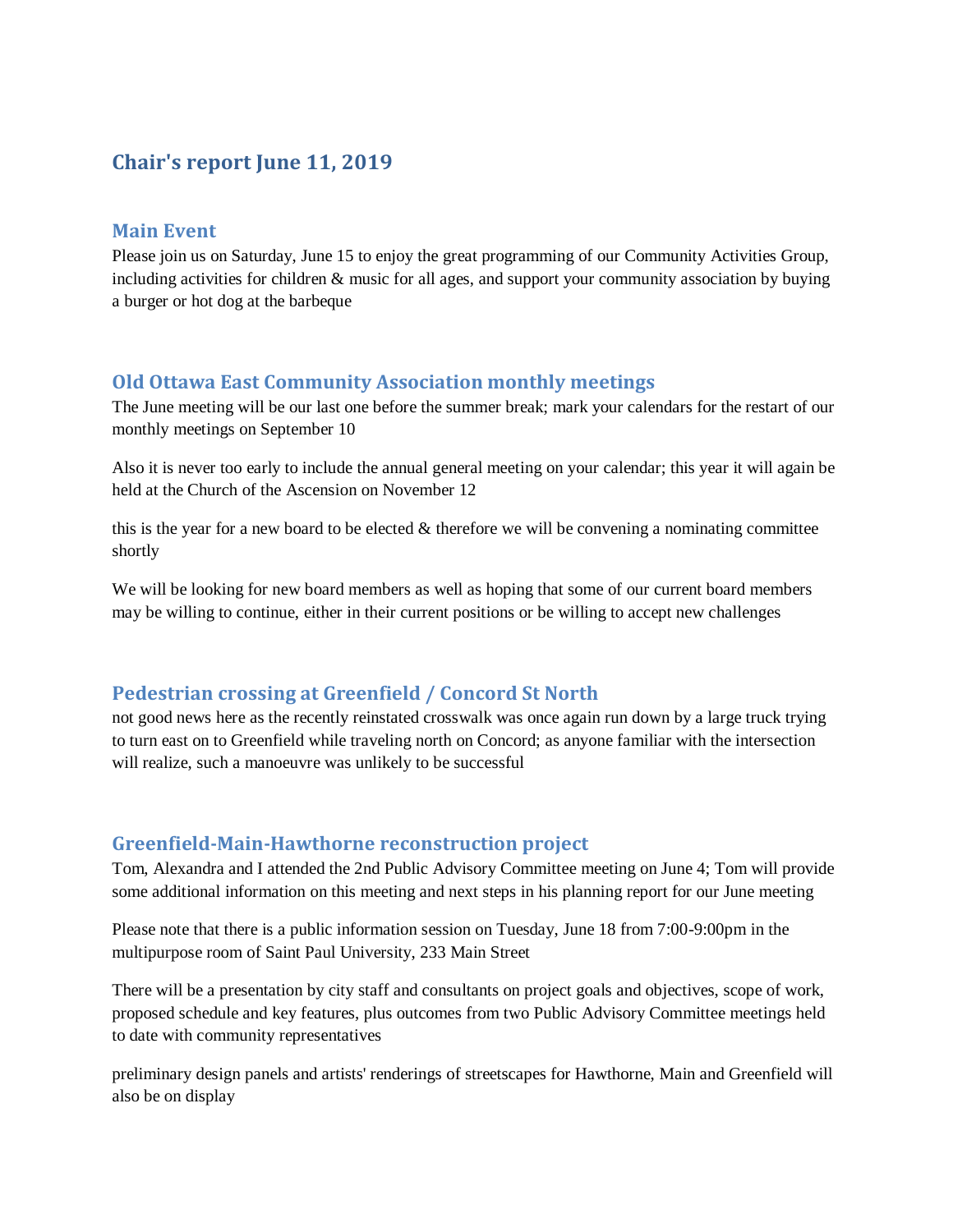Project information is available at the following site: [https://ottawa.ca/en/city-hall/public](https://ottawa.ca/en/city-hall/public-engagement/projects/greenfield-avenue-main-street-hawthorne-avenue-et-al-reconstruction-project)[engagement/projects/greenfield-avenue-main-street-hawthorne-avenue-et-al-reconstruction-project](https://ottawa.ca/en/city-hall/public-engagement/projects/greenfield-avenue-main-street-hawthorne-avenue-et-al-reconstruction-project)

## **Vision Springhurst**

Rick made a powerful presentation at our last Board meeting; he is seeking community input on the visioning exercise that is underway as well as funding from multiple sources to enhance the potential use of Springhurst Park

Signs on the visioning exercise are up at the park, with an email contact ( $\frac{visionspringburst@gmail.com}{sim}$ ); the deck that he presented at our May meeting + a summary of the discussion that night will be available when the minutes to our May meeting are posted on our website

Also check out this Facebook link to see how well the park is currently being used: Springhurst Park Action - SPA

Please note that I expect a motion will be put forward at our June meeting to financially support at least one of the new initiatives proposed

### **Archville vandalism incident**

the minutes from our May meeting will be posted shortly; they contain a good summary of the information provided by Amber Montgomery of the Collaborative Justice Program: Restorative Justice Ottawa and Detective Hull

Note that the letters written by the 2 offenders will be included with these minutes

#### **Greystone Village official plan amendment request**

It appears that this request will be heard at the June 27 city planning committee meeting

Ron will provide some additional information at our board meeting in his planning report

#### **Immaculata field LPAT hearing**

We now have confirmation that this delayed hearing will be held on July 2

To briefly recap the situation, the city's planning committee on August 28, 2018 voted in favour of limiting the hours that the field was lit to 9:00pm Sunday-Thursday and until 10:00pm on Friday & Saturday; this decision was then appealed by the Ottawa Catholic School Board

While the decision is under appeal, the Footy 7s have been operating as if no limitation had been applied (I.e., up to 11:00pm 7 days a week - although I believe they have rarely thus far had league matches after 10:00pm)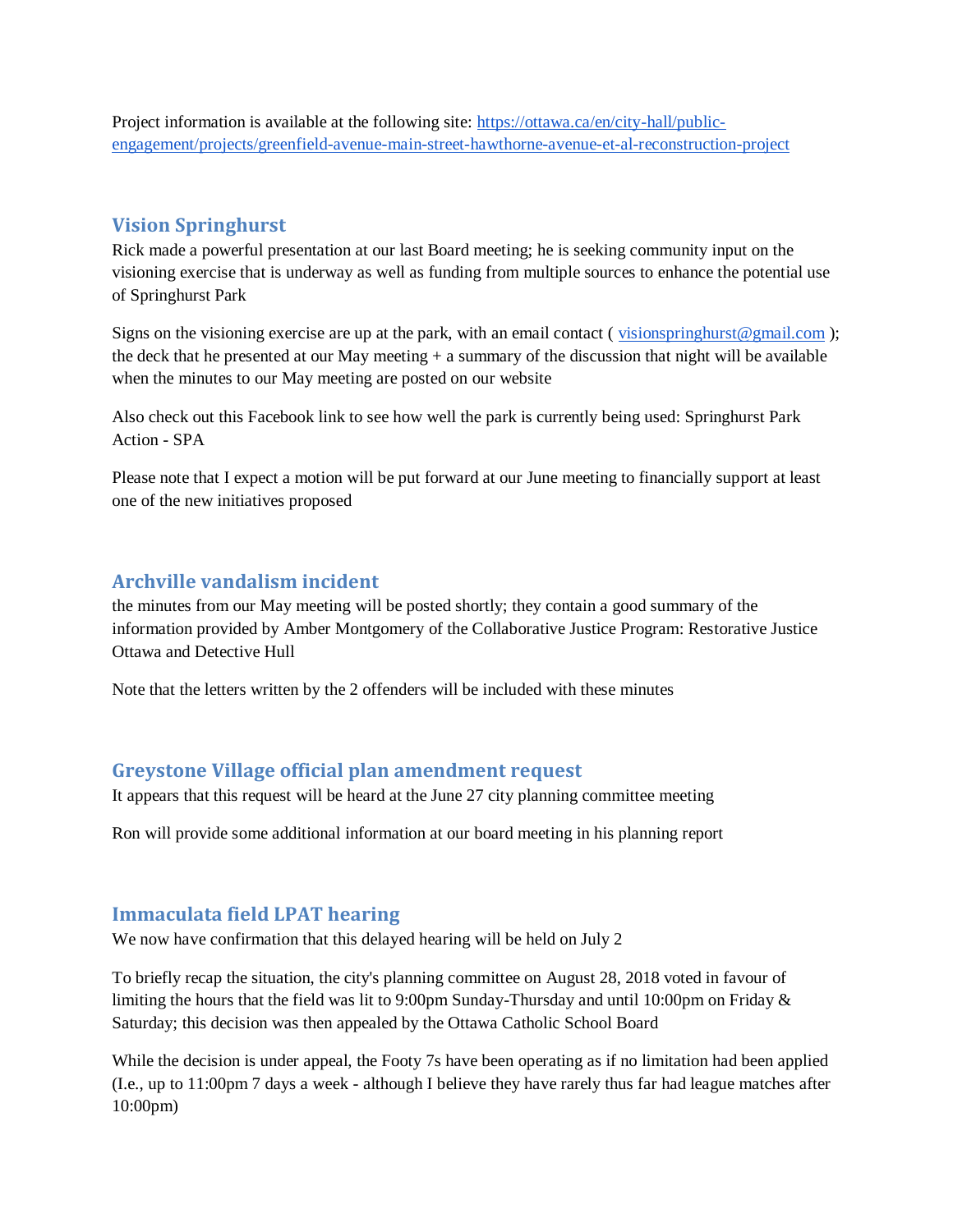### **Dogs in parks**

Signs are now up at Brantwood Park soliciting the views of residents with respect to allowing dogs on leash anywhere in the park and dogs off leash in the baseball diamond area when that field is not otherwise being used.

The city is accepting comments until June 28, all comments to be directed to Kevin Heiss at By-law and Regulatory Services. He can be reached by phone at 613 580 2424 ex. 41864, or by email at: [kevin.heiss@ottawa.ca](mailto:kevin.heiss@ottawa.ca)

When dogs in parks was discussed over a year ago, there was also a proposal to consider changes to the 160 Lees and Springhurst Park areas; these changes are not being considered at this time

My understanding is that the general rule is that dogs must be on a leash, except in specific off-leash designated areas

I believe there is a need for signs / markers clearly delineating park boundaries at Springhurst as there are no dogs allowed in the park

### **Other issues recently raised by OOE residents**

The state of the tennis courts at Brantwood Park; while the majority of the surface is OK, large cracks have developed along the service and side lines thereby warping the trajectory of the ball

Trees on Main Street (even those just replanted last year) looking pretty forlorn, & trimming that has in some cases been extreme (check out the tree in front of the Grande Allée where the main tree trunk has been chopped off; it was planted directly under a hydro pole steel support)

Dangerous corners (e.g., Echo Drive/ Graham) made more dangerous by cars & bikes rarely stopping at stop signs

Bikes going the wrong way on bike paths on Main Street

The impact of Airbnb rentals on the quality of life of neighbours; concerns included noise (often when rental units are being used to host parties), increased garbage & pests, and a feeling of unease/ lack of security as a result of some properties turning over rentals every few days ("if one wanted to live beside a hotel, you would not have chosen to buy a house on a quiet residential street")

The sorry state of the grass around the perennial garden at Riverdale & Main; also I believe the attempt to reseed the boulevard grass on Main Street was not very successful

On Thursday, May 30 I was cc'ed on a number of emails regarding the noise in the evening and over night emanating from the Nicholas bridge (I believe) reconstruction; it would be helpful to know if there are currently/ or are expected to be additional late night noise exemptions